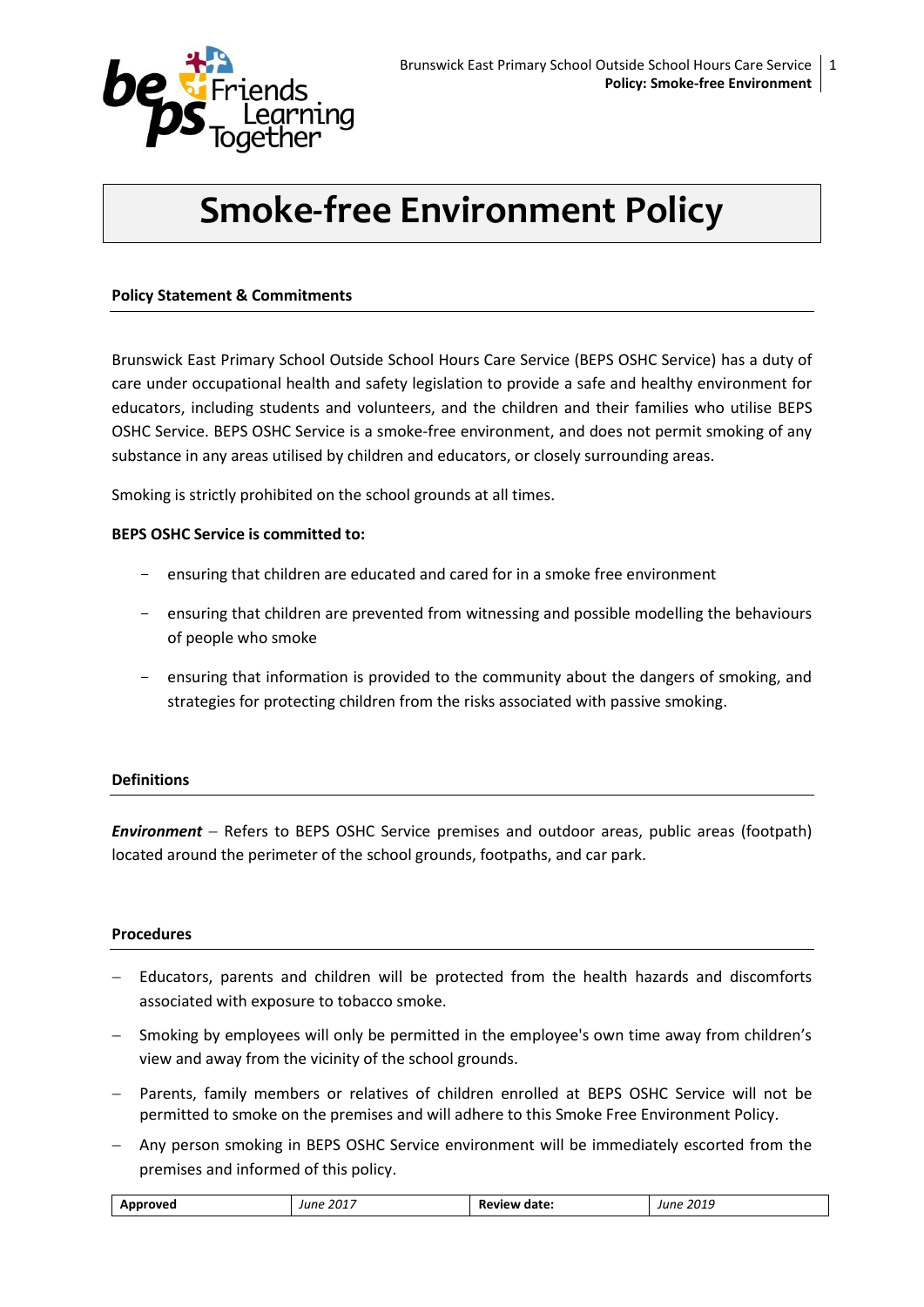- Employees smoking in BEPS OSHC Service environment will be subject to disciplinary action.
- No smoking signs are displayed at the main entrance in the sign-in, sign-out area.
- BEPS OSHC Service understands that it cannot prevent community members who choose to smoke as they walk past the premises; however, if community members choose to stop and smoke on the perimeter of the school grounds, they will be asked by educators to move away from the children's environment.

## **General Information**

Environmental tobacco smoke consists of two different types of smoke:

- exhaled mainstream smoke, which is the smoke breathed out by a person smoking a cigarette
- side-stream smoke, which is the smoke that is released from a burning cigarette

In children, passive smoke can contribute to the following conditions:

- sudden infant death syndrome (SIDS, or cot death)
- lower birth weight, resulting from exposure to tobacco smoke in-utero
- bronchitis, pneumonia and other airway infections
- asthma
- middle ear disease and infections
- respiratory symptoms, including coughing and wheezing.

Exposure to environmental tobacco smoke for children can lead to:

- adverse effects on cognition and behaviour
- decreased lung function
- worsening of cystic fibrosis
- meningococcal disease.

### **This policy should be read in conjunction with**:

General Service Information Policy Code of Professional Conduct OH&S Establishing a Protective Care Environment

#### **Sources**

Quit Victoria, *Effects of smoking on children*, [www.quit.org.au/about/frequently-asked-questions/faqs-passive](http://www.quit.org.au/about/frequently-asked-questions/faqs-passive-smoking/effects-children.html)[smoking/effects-children.html](http://www.quit.org.au/about/frequently-asked-questions/faqs-passive-smoking/effects-children.html)

Department of Human Services, Better Health Channel, *Asthma, Children and Smoking,* [www.betterhealth.vic.gov.au/bhcv2/bhcarticles.nsf/pages/Asthma\\_children\\_and\\_smoking?open](http://www.betterhealth.vic.gov.au/bhcv2/bhcarticles.nsf/pages/Asthma_children_and_smoking?open)

Centre for Community Child Health 2006, *Preventing passive smoking effects on children: Practice resource*, [www.rch.org.au/ccch](http://www.rch.org.au/ccch)

| Approved | . 2017<br>June | Review date: | : 2019<br>June |
|----------|----------------|--------------|----------------|
|----------|----------------|--------------|----------------|